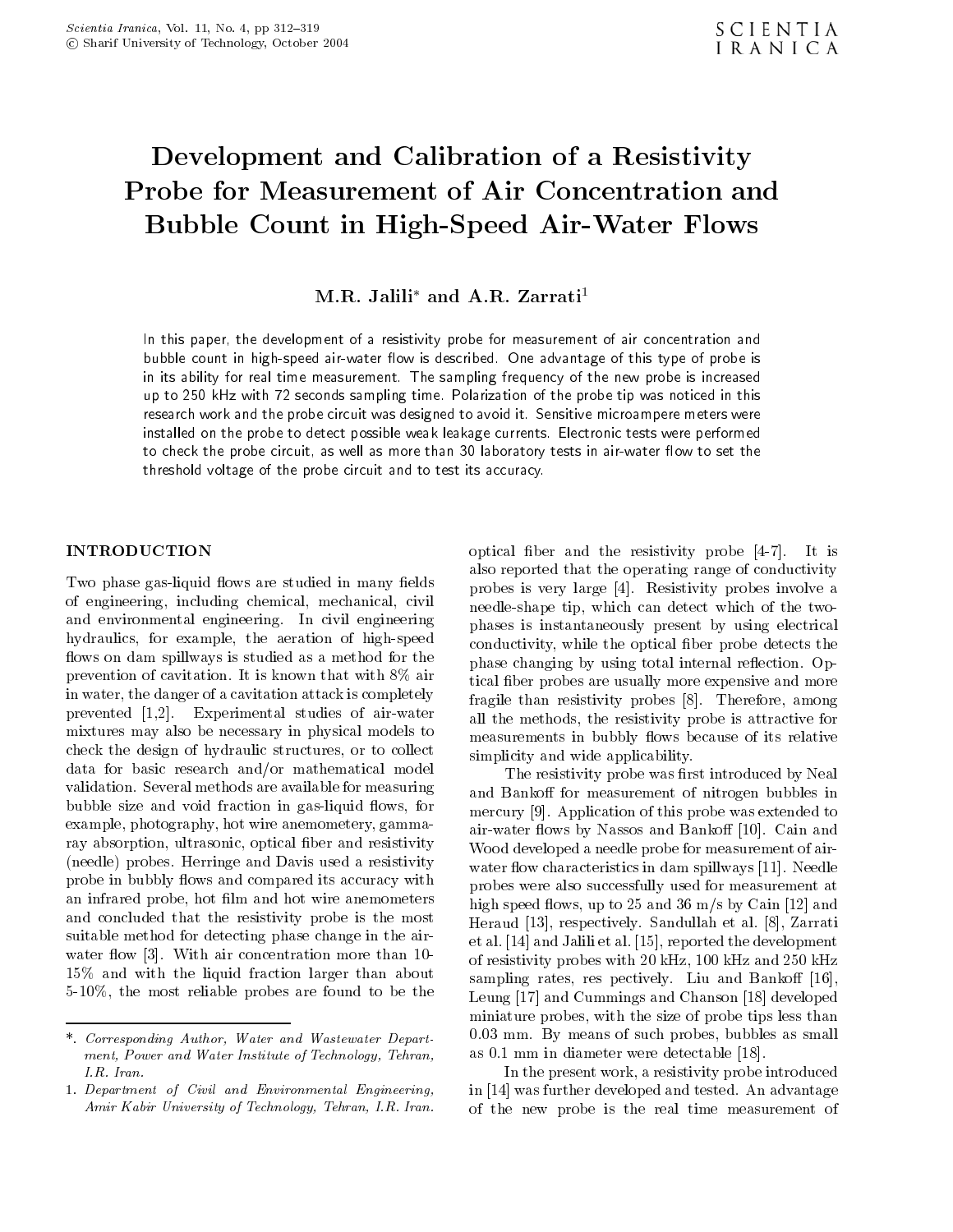air concentration and bubble count. Frequency of sampling is adjustable and can be set up to 250 kHz. This means that the probe can detect 25 points when a<br>1 mm bubble, traveling with a speed of 10 m/s, impacts <sup>1</sup> mm bubble, traveling with a speed of 10 m/s, impacts the probe sensor. Despite previous research work, there is still a need for calibration of these probes, in different ranges of air concentration and flow velocity and, also, rates of sampling. The principles of this probe, its calibration and accuracy are discussed in the following sections.

### PRINCIPLES OF PROBE DESIGN

The probe works based on the high difference in conductivity between liquid and gas. The resistance of water is one thousand times lower than that of air. The tip of the probe consists of <sup>a</sup> needle with an isolated wire passing through it (Figure 1) and a potential difference across them. In an air-water mixture, when the probe is in water, the tip of the wire and the needle are connected through the water media and the current passes through the circuit. When the wire tip pierces <sup>a</sup> bubble, resistivity increases sharply until the bubble is swept away. The air concentration at a point of flow can be determined as follows [19,20]:

$$
c = \frac{t_a}{t_t},
$$
\n<sup>(1)</sup>

where  $t_a$  is the time of circuit disconnection (probe tip in air) and  $t_t$  is the total time of sampling. The number of times the circuit is disconnected shows the number of bubbles. If flow velocity is known and the signal is saved, the bubble chord spectrum can, also, be determined.

As bubbles pass and are pierced by the probe tip, the output voltage of the probe changes between a minimum (probe tip in water with full current in the circuit) and <sup>a</sup> maximum (probe tip in air and circuit disconnected). Ideally the probe output signals should have a square wave shape (Figure 2).

In practice, as the probe tip approaches a bubble, it imposes <sup>a</sup> local pressure surge and some liquid is entrained along the direction of the flow velocity. This



Figure 1. Conguration of needle probe tip.



Figure 2. The typical output signal from a probe.

causes deformation of the bubble-water interface. Also, with the breakup of the water layer, owing to its wetability, a water layer remains attached to the probe tip. Due to this phenomenon, the output voltage of the probe does not rise immediately. This effect is, however, less for the transition from <sup>a</sup> gas to liquid phase because of the low gas inertia [21-25]. Therefore, the probe output signal is schematically represented by a dashed line in Figure 2.

Noises are also caused in the probe signals by bubbles passing the neighboring of the probe, and/or breakup of bubbles as they hit the probe tip. Ideally, the circuit must distinguish, from the input signal, between the effect of the tip actually piercing the bubble and the near miss of an air bubble. To generate the corresponding square wave, <sup>a</sup> Schmidt trigger should be incorporated in the circuit [24-27]. There are several techniques to process the raw output signals of the probe, such as single threshold technique, doublethreshold technique and differentiation technique.

The first method is based on a single threshold level whose intersections with the raw signal determine the starts and the ends of rectangular waves, producing, thus, a succession of gas residence times. In the double-threshold technique, two distinct threshold levels could be imposed. In the differentiation method, the raw signal is, first, clipped to eliminate the noise and, then, it is differentiated. A positive trigger applied to the rising slope defines the start of the rectangular wave and a negative level acts, similarly, on the falling slope.

Among the methods mentioned above, the singlethreshold level is the most simple and common method to use [22,25] and this technique was also adopted for the present study. In the single threshold method, the probe tip is assumed to be in air if the voltage rises above a predetermined voltage set for the Schmidt trigger (threshold level). The threshold level is usually set as <sup>a</sup> percentage of the maximum voltage of the probe circuit. The choice of this setting affects the accuracy of the probe for air concentration measurement. There have been a number of studies to find the optimum value of the threshold level in resistivity probes. Sekoguchi et al. found 40% of the maximum voltage as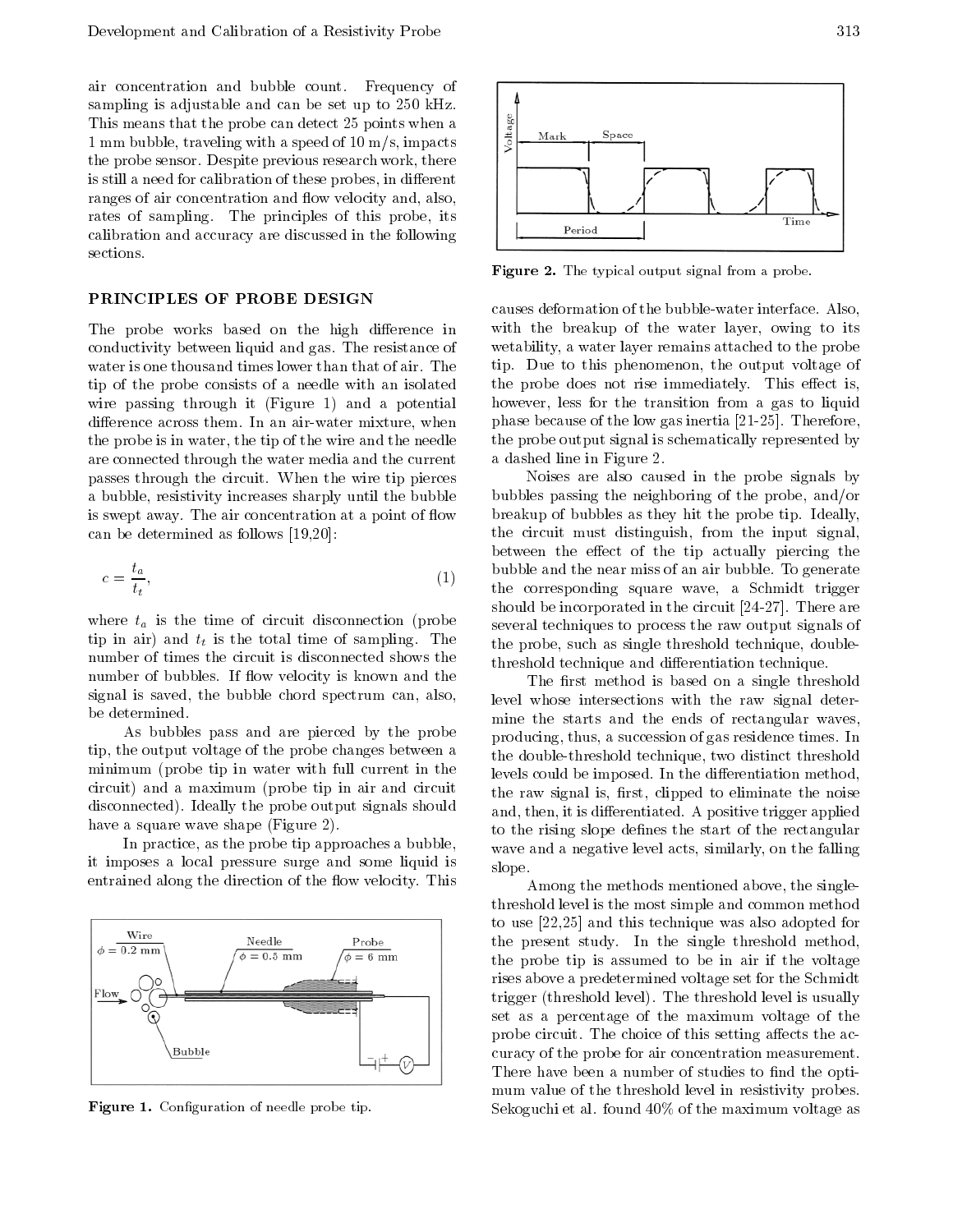the optimum threshold level for an air concentration range of  $1\%$  to 6% and a flow velocity between 0.5 m/s and  $2 \text{ m/s}$  [28]. In the same range of flow velocity, but with a higher air concentration of 5% to 50%, Galaup recommended <sup>a</sup> threshold level equal to 30% [29]. Herringe and Davis [3], with a range of velocity between  $2.0 \text{ m/s}$  to  $4 \text{ m/s}$ , found that a threshold level between  $20\%$  and  $70\%$  did not affect their results considerably, but recommended <sup>a</sup> value of 28% [3]. Reimann and John did experiment with bubbly and slug flows in a wide range of flow velocity between 1 m/s to 10 m/s, with air concentrations of 25% and 95% and reported <sup>a</sup> threshold level of 30% [30]. However, Banerjee et al., in their experiments with mist and bubbly to slug flows, with air concentration between  $10\%$  and  $90\%$ , reported a value of 50% for the threshold level [31]. In another research work, Kobri and Terada, with 1 m/s to  $2 \text{ m/s}$  flow velocity, found the optimum threshold level to be 20%, 40% and 50% for 20%, 30% and 90% air concentrations, respectively [32].

In the present work, <sup>a</sup> probe was developed for deaeration studies in a range of flow velocities between  $2 \text{ m/s}$  to  $5 \text{ m/s}$ , which is usually encountered in <sup>a</sup> hydraulic laboratory. Despite previous studies, there is not yet a general agreement on the threshold level corresponding to different flow conditions and probe geometry. It was, therefore, planned to conduct <sup>a</sup> comprehensive study on the threshold level in the present work. Moreover, <sup>a</sup> high sampling frequency of <sup>250</sup> kHz in the present probe, allowed the interface between air and water phases to be reproduced more accurately. Comparison of the optimum threshold found in this study with previous works also leads to the application of the resistivity probe, in a wider range of flow conditions and probe in Figure 3. design.

If the rate of sampling is high enough, the size of the smallest bubbles, which can be detected, depends on the size of the needle tip in diameter. Although the ratio between the smallest size of a detectable bubble and probe tip has not yet been established, Herrings and Davis [26] concluded from their experiments that this ratio is five. Cain and Wood [11] and Zarrati and Hardwick [33] also assumed the same ratio for design of their probes. Cummings and Chanson [18], reported <sup>a</sup> detectable bubble of 0.1 mm for a probe tip diameter of 0.025 mm, which shows a ratio of four. Obviously, smaller bubbles would also be detected by the probe tip but, as this ratio becomes less, the possibility of extreme deformations or diversion of the bubbles from their path increases. Therefore, for detecting bubbles as small as 1 mm, the probe dimensions were selected as shown in Figure 1.

## ELECTRICAL CIRCUIT AND DATA ACQUISITION SYSTEM

The analog signals from the probe were processed in the probe circuit. The sampling rate must be high enough to provide <sup>a</sup> reliable representation of analog signals. It is known that to record a signal correctly, at least three points should be measured on it. That is, the frequency of data acquisition should be at least twice the input wave frequency [34]. If a 1 mm bubble travels with a 10 m/s velocity, the minimum frequency for data collection is 20 kHz. Higher frequencies could, however, produce more correctly the interface between air and water. It is advised to measure at least <sup>10</sup> points of a signal wave [34]. In the new probe system, the circuit is designed so that the frequency of sampling is adjustable up to 250 kHz.

<sup>A</sup> block diagram of the probe circuit is shown This circuit is installed in a computer similar to an interface board. In this circuit, two <sup>24</sup> bit counters are utilized for measuring total sampling and disconnection time. In addition, <sup>a</sup> <sup>20</sup>



Figure 3. Needle probe block diagram.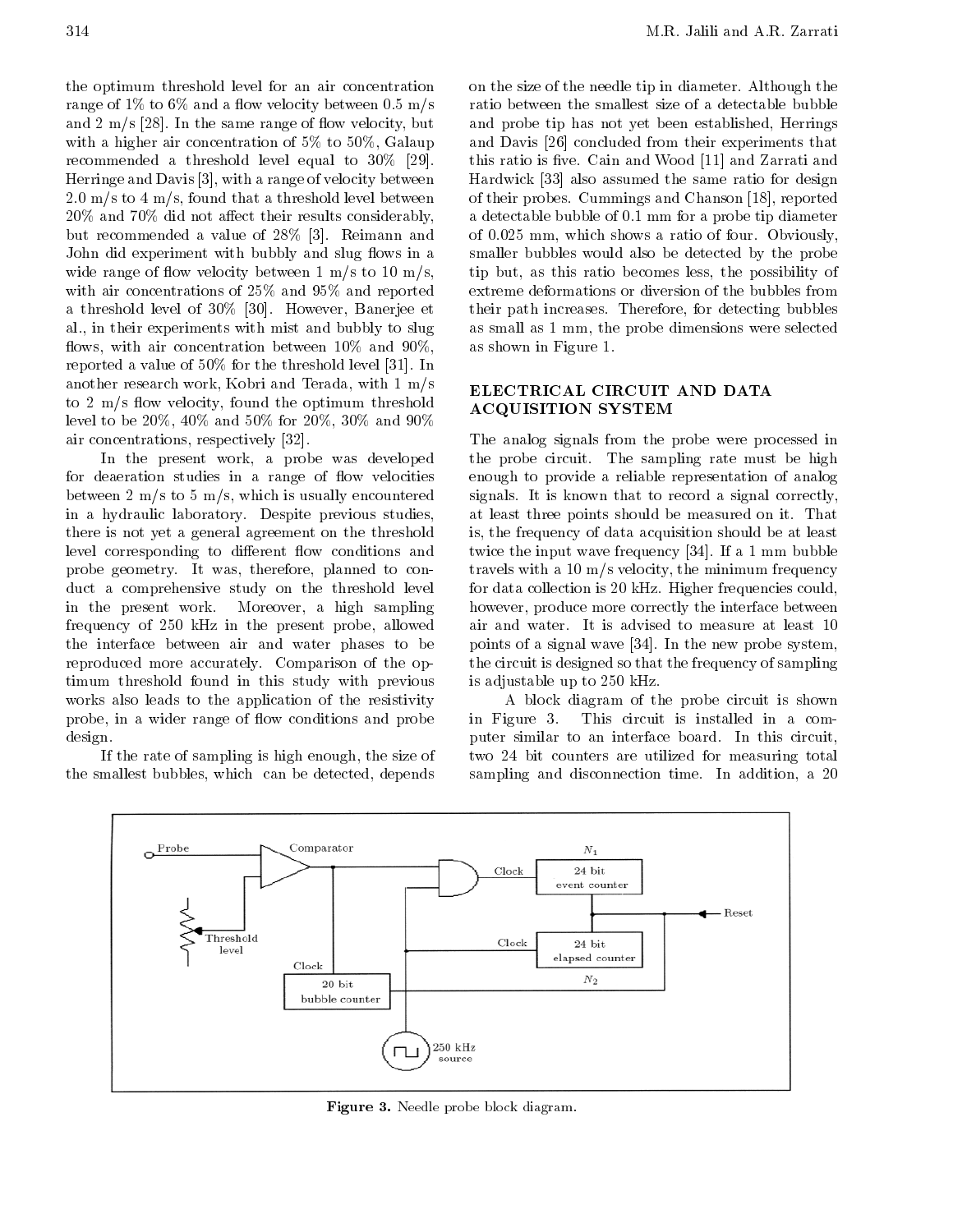bit counter is employed for counting the number of bubbles. The maximum frequency of sampling is 250 kHz for which the maximum time of sampling in this frequency is <sup>72</sup> seconds. The frequency of sampling can be adjusted in the tests and, with lower scanning frequencies, the time of sampling increases proportionally.

The time of sampling depends on the nonuniformity of bubble size and the fluctuations in flow characteristics. Many tests were carried out to find the longest time of sampling necessary for an independent result. A sample of recorded air concentration in these tests is shown in Figure 4. This test is performed with a <sup>50</sup> kHz frequency and with a maximum of 30 seconds of sampling time. In some of the tests, small fluctuations in measured air concentration could be seen for <sup>45</sup> seconds [35]. Based on these tests, <sup>a</sup> maximum of <sup>45</sup> seconds was considered enough for all tests of the present study and the electronic circuit was designed for a maximum of 72 seconds data collection with the highest frequency. However, one of the advantages of the new probe is its ability for real time measurements. Therefore, the last results of bubble count and air concentration is shown on <sup>a</sup> computer monitor in the form of graphs, simultaneously, with sampling. Therefore, the operator could stop the measurement as soon as the air concentration value showed no variation in time.

One of the possible problems with this kind of probe is the leakage of <sup>a</sup> very weak current in the circuit, for example, as the result of <sup>a</sup> penetration of water into the probe or a deficiency in the isolation of the wire or electrical connections. This problem<br>may effect the ecouragy of the problem ELECTRONIC TEST OF THE PROBE may affect the accuracy of the probe. To detect<br>this problem, you consitive misroempore meters were. CIRCUIT this problem, very sensitive microampere meters were installed on the probe so that, if such current occurs the user will come to know. A LED displayer was also installed, where its light changed according to voltage (air concentration), so that the operator could realize the case of a short circuit.



Figure 4. Variation of measured air concentration with sampling time.

## POLARIZATION OF THE PROBE TIP

Since the probe works with DC current, polarization of the needle tip (deposition of ions on the probe tip) occurs as a result of electrolysis, which can signicantly affect the results  $[3,14,22,36]$ . A high serial resistor was used in the circuit to reduce the current and, therefore, the polarization effect. By increasing the serial resistor, the sensitivity of the probe increased and it became necessary to design the Schmidt trigger with <sup>a</sup> high entrance resistance. In the present work, a 330 k $\Omega$ serial resistor was employed. The probe was tested in still water and <sup>a</sup> variation of voltage was monitored with a sensitive voltmeter. If polarization reduced the conductive area of the wire section, the current would drop. After 2 hours, no change in current voltage was observed. This means that the polarization effect was postponed. On the other hand, the air concentration variation in time and on line bubble count could be seen on the computer monitor and, therefore, any problem in data collection could be noticed by the user. Owing to small suspended material in the water flow, which may stick to the probe tip and disconnect or lower the current, it is recommended to clean the probe tip periodically with a fine file.

# CALIBRATION OF THE PROBE

For calibration purposes, the probe was employed in the air-water flow and its measurements were compared with other instruments. However, before such experiments, the probe circuit was tested electronically.

In these tests, signals with square and triangular shapes and with different frequencies were generated by a function generator and sent to the probe as input signals. Performance of the circuit could then be evaluated from examining its output.

If a square wave, as shown in Figure 2, is assumed, it represents an ideal signal from the air-water flow, with its air concentration equal to the duty cycle of the wave, as defined as the following:

$$
duty cycle = \frac{mark}{period}.
$$
\n(2)

Waves with different frequencies were generated and air concentration, as given by the probe, was compared with the known duty cycle of the wave. Relative error, as defined by the following relation, was then plotted against the input signal frequency (Figure 5):

relative error  $=$ (air concentration as given by the

probe duty cycle)/duty cycle.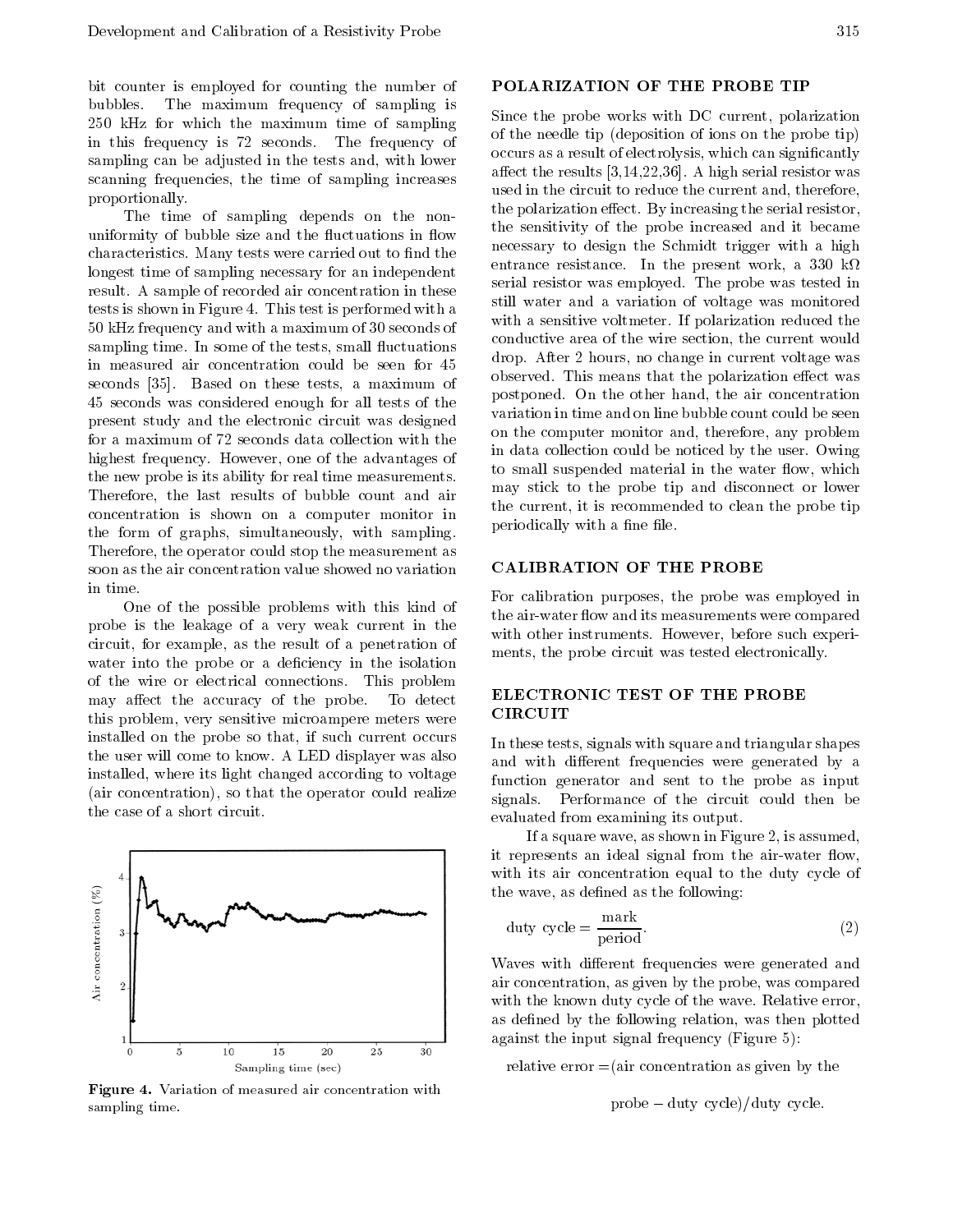

Figure 5. Relative error versus input signal frequency.



Figure 6. Triangular signals.

These tests were done with the frequency of data collection set to <sup>a</sup> maximum of <sup>250</sup> kHz. It was concluded that relative error increases with input signal frequency and, for input frequencies (more than half of the sampling frequencies), errors increase sharply as expected and stated before.

Adjustments of the Schmidt trigger could be examined with triangular waves. Known triangular waves were generated and introduced to the circuit. The threshold voltage of the circuit was changed, which caused different air concentrations to be measured by<br>  $\begin{array}{c} \hbox{the proba as shown in Figure 6. All tests in this section} \end{array}$  Flow direction the probe, as shown in Figure 6. All tests in this section confirmed the correct performance of the circuit.

# AIR-WATER FLOW

Calibration tests were performed in <sup>a</sup> <sup>20</sup> cm-wide flume [35]. Different air discharges were injected

through a slot in the bed of the flume, filled with porous material, to distribute air evenly through the width (Figure 7). Air concentration profiles were then measured over 1 mm spacing in the flow depth. Velocity profiles were also measured at the same sections using <sup>a</sup> pilot tube when air injection was stopped. Air discharge in the flow was calculated from known velocity and air concentration profiles by the following equation and compared with the injected air discharges, which were measured with a rotameter:

$$
Q_{\text{air}} = \int_{0}^{h} b.c.u. dy,
$$
\n(3)

where  $c$  is air concentration measured by the probe,  $b$  is flume width,  $u$  is velocity and  $h$  is the flow depth. The flow characteristics of these tests are given in Table 1.

Counter lines of air concentration measured along the flume in two different velocities are also given in Figure 8. These figures clearly show the rising of bubbles towards the surface in the downstream direction.

# DETERMINING THE THRESHOLD LEVEL

Not all changes in the circuit current are recorded as the passing of a bubble and only the rise in the voltage of more than a predetermined value, called the threshold level, is taken as the gas phase. Measurements in air-water flow were repeated with  $28\%$ ,  $35\%$ ,  $50\%$  and 72% of the maximum voltage. More than 30 calibration tests were carried out with 4 threshold levels in 3 flow velocities and 3 air discharges.



Figure 7. Testing the probe in air-water mixture.

Table 1. Experiments specications.

| Air Discharge<br>(lit/sec) | Water Discharge<br>(lit/sec) | Flow Velocity<br>(m/sec) | Range of Air<br>Concentration Depth<br>Measured | Flow<br>mm |
|----------------------------|------------------------------|--------------------------|-------------------------------------------------|------------|
| $0.2 \cdot 0.5$            | 6.30                         | 25                       | 0.15%                                           | 25.45      |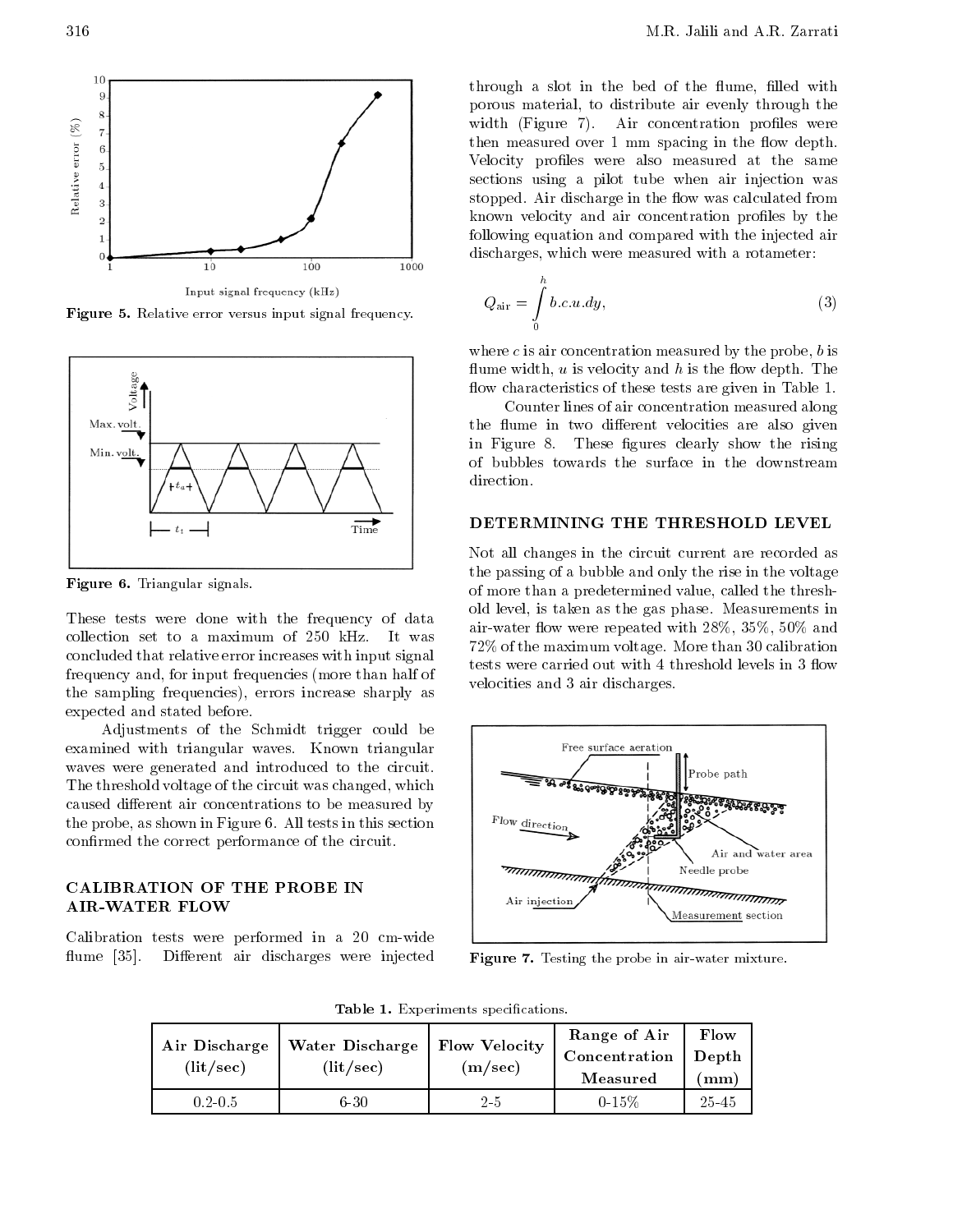

Figure 8. Measured air concentrations along the 
ume in various conditions.

Comparison of calculated air discharge, using Equation 3 and what was measured by the rotameter, is shown in Figure 9. Air flow rates measured by the probe increased with a decrease in the threshold level and the best result is for 35% threshold level, with most of the measured air discharge within  $\pm 15\%$  difference with rotameter measurements.

The best fit line for each threshold level was drawn and shown in Figure 10. According to this figure, a threshold level of  $35\%$  shows an average zero difference with rotameter readings. Regarding the good performance of the probe circuit after electronic tests, it can be said that other factors, such as fluctuation in water surface elevation and errors in locating the tip of the probe in position throughout the depth, could be responsible for the major part of the  $\pm 15\%$  difference observed between needle probe and rotameter measurements. It is interesting to notice that, despite the different probe designs, flow conditions and calibration methods, the value of the threshold obtained in the present study is in the range of 28% to 40%, reported by most of the other investigators. Therefore, it can be concluded that, for velocities up to 10 m/s and air



Figure 9. Comparison of air discharge measured by needle probe and rotameter.



Figure 10. Comparison of measured results for various threshold voltages.

discharges up to 50%, <sup>a</sup> threshold level between 28% and 40% seems to be appropriate.

# SUMMARY AND CONCLUSIONS

<sup>A</sup> needle probe for measurement of air concentration and bubble count in high-speed air-water flow was developed. One advantage of this method is in its ability for the real time measurement of local void fraction and bubble count. The sampling frequency of the new probe is adjustable up to <sup>250</sup> kHz for <sup>a</sup> sampling time of 72 seconds.

Polarization of the probe tip was treated using <sup>a</sup> high serial resistor in the circuit. Electronic test of the probe circuit ensured its correct performance and use in air-water flow showed that this probe is suitable and easy to use. Sensitive microampere meters were installed on the probe to detect possible weak leakage currents. More than <sup>30</sup> laboratory tests in air-water flow were carried out to set the threshold voltage of the probe circuit and to test its accuracy.

Laboratory studies showed that the optimum threshold level for the probe is 35%. The maximum difference in air discharge, calculated by the probe measurements, and those measured by <sup>a</sup> rotameter, was  $\pm 15\%$  at the optimum threshold level. Despite a different probe design, flow condition and calibration methods, the optimum level found in the present study was in the range of 28% to 40%, reported by most of the other investigators.

# ACKNOWLEDGMENT

The authors would like to thank the Vice Chancellery for Research of the Amir Kabir University of Technology for providing financial aid and the Water Research Center (affiliated to the Ministry of Energy) for providing facilities for the experiments. The comments and suggestions of the reviewers, which improved the original manuscript and helped the authors complete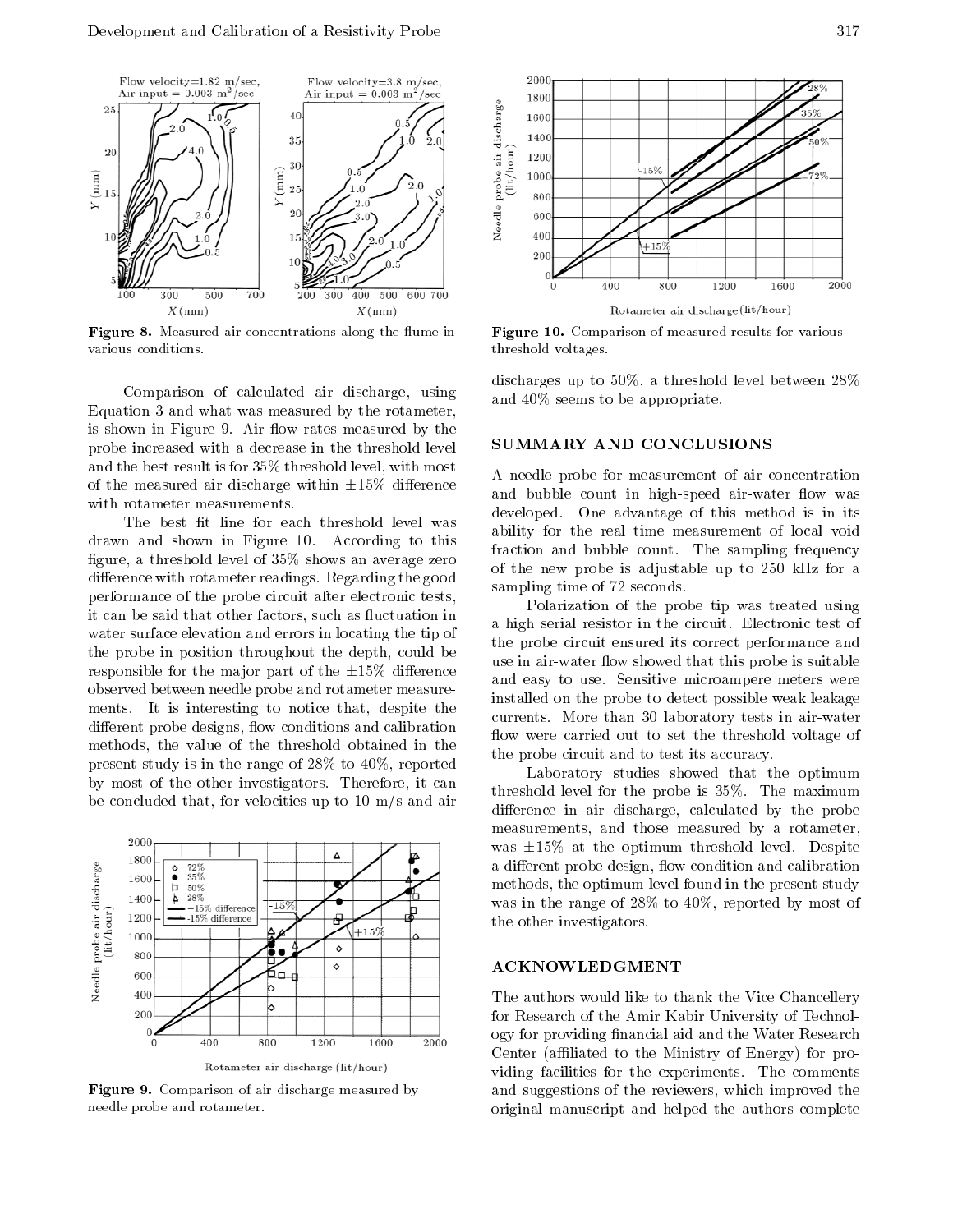the literature review and conclusions, are gratefully acknowledged. The authors are also grateful to Mr. Amir Radjabi for his valuable advice in the design of an electrical circuit.

### REFERENCES

- 1. Peterka, A.J. "The effect of entrained air on cavitation pitting", Joint Meeting Paper, IAHR/ASCE, Minneapolis, USA, pp 507-518 (1953).
- 2. Zhang, S. "Latest developments in hydraulic design of outlet works in China", Bulletin Institutionen for Vattenbyggnad, Kungl Takniska Hogskolan (Hyd. Engrg. Royal Inst. of Tech.), Stockholm, Sweden, No. TRITA-VBI-154 (1991).
- 3. Herringe, R.A. and Davis, M.R. "Detection of instantaneous phase change in gas-liquid mixtures", Journal of Physics E: Scientific Instruments, 7, pp 807-812 (1974).
- 4. Chanson, H., Air Bubble Entrainment in Free Surface Turbulent Shear Flows, Academic Press, London, UK.  $(1997)$  $\lambda = -1$
- 5. Bachalo, W.D. "Experimental methods in multiphase flows", Int. J. of Multiphase Flow,  $20$ , Suppl., pp 261-<sup>295</sup> (1994).
- 6. Jones, O.C. and Delhaye, J.M. \Transient and statistical measurement techniques for two-phase flows: A critical review", Int. J. Multiphase Flow, 3, pp 89-116 (1976).
- 7. Chanson, H. "Air-water flow measurement with intrusive, phase-detection probes: Can we improve their interpretation?", J. Hyd. Engrg.  $ASCE$ ,  $128(3)$ , pp 252-255 (2002).
- 8. Sandullah, K., et al. "A study of bubbly flow using resistivity probes in a novel configuration", J. Chem. Engng., 83, pp 45-53 (2001).
- 9. Neal, A. and Bankoff, S.A. "A high resolution resistivity probe for determination of local void properties in gas-liquid flow", *J. of A.I.Ch.E.*, pp 490-494 (1963).
- 10. Nassos, G.P. and Bankoff, S.G. "Local sensitivity probe for study point properties of gas-liquid flows", Can. J. Chem. Engng., 45, pp 271-274 (1967).
- 11. Cain, P. and Wood, I.R. \Instrumentation for aerated flow on spillways", J. of Hyd. Div.,  $ASCE$ , 107, HY11, pp 1407-1443 (1981).
- 12. Cain, P. "Measurements within self-aerated flow on a large spillway", Ph.D. Thesis, Ref. 78-18, Dept. of Civil Eng., Univ. of Canterbury Christchurch, New Zealand (1978).
- 13. Heraud, D. "Dispersion des jets liquides; influence des rugositis de paroi", Ph.D. Thesis, University Grenoble, France (1996).
- 14. Zarrati, A.R. et al. "Development of a needle probe for measurement in air-water flow", Int. Conf. on Water Res. Eng., ASCE, USA (1998).
- 15. Jalili, M.R. et al. "Development of a one-needle resistivity probe for measurement of local void fraction and bubble count in air-water mixture", International Conference on Hydraulic Measurements and Experimental Methods., ASCE/IAHR, Colorado, USA (2002)
- 16. Liu, T.J. and Bankoff, S.G. "Structure of air-water bubbly flow in a vertical pipe-II. Void fraction, bubble velocity and bubble size distribution", Int. J. Heat *Mass Transfer*,  $36(4)$ , pp 1061-1072 (1993).
- 17. Leung, W.H. "Modeling of interfacial area concentration and interfacial momentum transfer: Theoretical and experimental study", Ph.D. Thesis, Depart ment of Nuclear Engineering, Purdue University, West Lafayette, USA (1996).
- 18. Cummings, P.D. and Chanson, H. "Air entrainment in the developing flow region of plunging jets. Part 2: Experimental", J. of Fluids Eng., Trans., ASME, 3, pp 89-116 (1997).
- 19. Iida, Y. "Study on local void fraction", J. Atm. Energy Soc. Japan, 14, pp 337-339 (1972).
- 20. Serizawa, A. "Fluid-dynamic characteristics of twophase flow", Institute of Atomic Energy, Ph.D. Thesis, Kyoto University, Japan (1974).
- 21. Jones, O.C. and Delhaye, J.M. \Transient and statistical measurement techniques for two-phase flows: A critical review", Int. J. of Multiphase Flow, 3, pp 89- <sup>116</sup> (1976)
- 22. Cartellier, A. and Achard, J.L. "Local phase detection probe in fluid two-phase flows", Rev. Sci. Instrum., 62(2), pp 279-303 (1991).
- 23. Cartellier, A. "Simultaneous void fraction measurement, bubble velocity, and size estimate using a single optical probe in gas-liquid two-phase flows",  $Rev. Sci.$ *Instrum.*,  $63(11)$ , pp 5442-5453 (1992).
- 24. Revankar, S.T. and Ishii, M. "Local interfacial area measurement in bubbly flow", J. Heat Mass Transfer, 35(4), pp 913-925 (1992).
- 25. De Moura, L.F. and Marvilet, C. "Local measurement in two-phase flows using a resistivity double probe technique", J. Braz. Soc. Mechanical Sciences, 19(4), pp 458-473 (1997).
- 26. Herringe, R.A. and Davis, M.R. "Structural development of gas-liquid mixture flows", J. Fluid Mech., 73(1), pp 97-123 (1976).
- 27. Grossetete, C., Experimental Investigation of Void Profile Development in a Vertical Cylindrical Pipe, Advances in Multiphase Flow, A. Serizawa, T. Fukano and K.J. Bataille, Eds., pp 336-346 (1995).
- 28. Sekoguchi, K. and Fukui, H. \Investigation into statistical characteristics of bubbles in two-phase flowexperimental results for velocity and void fraction distributions", Trans. Japan. Soc. Mech. Engrs., 758- 2, pp 90-93 (1975)
- 29. Galaup, J.P. and Delhaye, J.M. \Utilisation de sondes optiques miniatures en ecoulement diphasique gazliquide. Application à la mesure du taux de présence